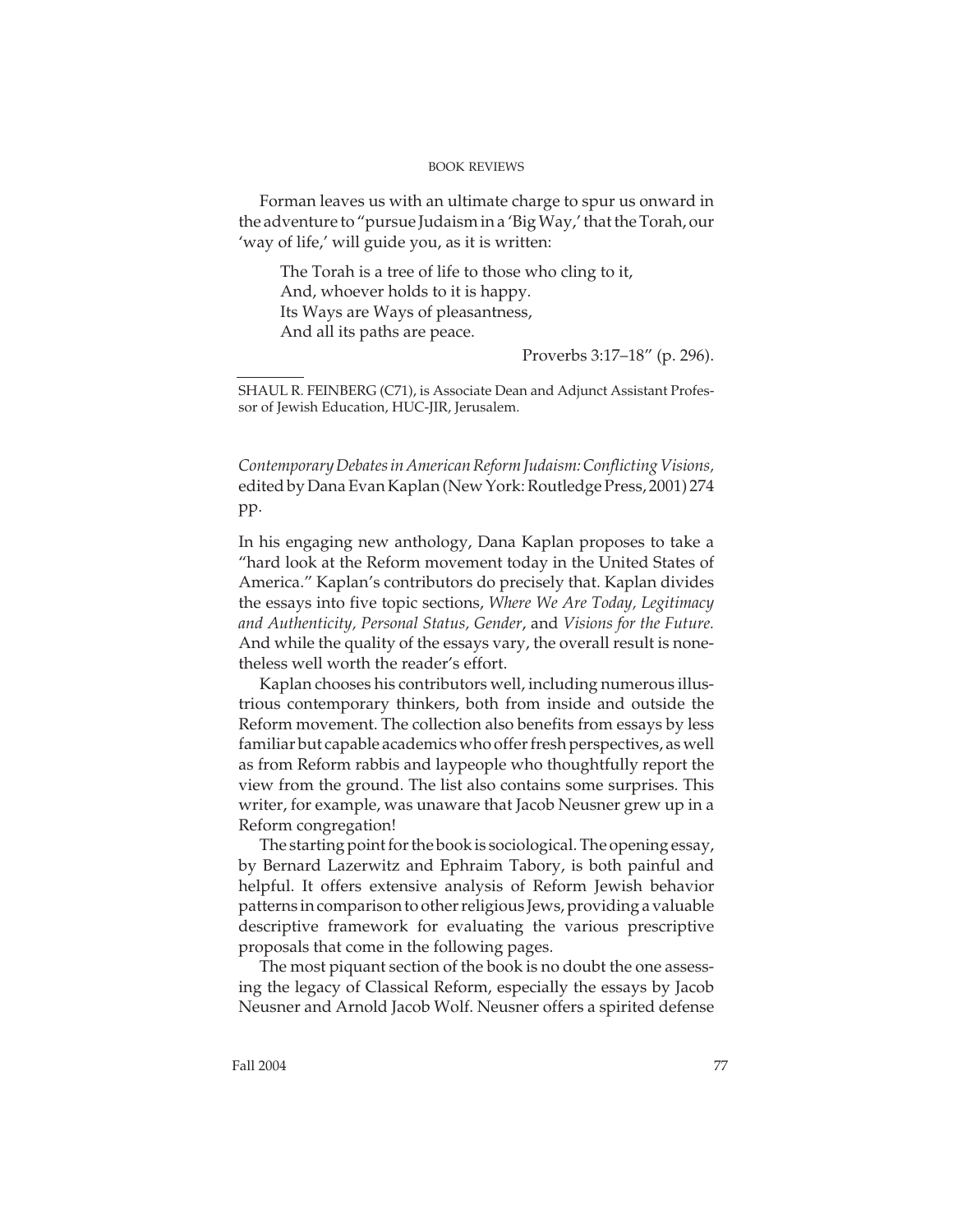## BOOK REVIEWS

of the Classic Reform vision, which he finds more coherent and compelling than the current neo-traditionalism. Many have heard and some have been offended by Wolf's critical assessment of our Reform forbearers, but his argument is worth seeing in print. Unsettling as it is, his observation that even engaged Reform Jews no longer bother to read Kohler, Hirsch, and Morganstern is demonstrably true. Their writings do not even feature significantly in the curriculum at HUC, the institution they shaped and fostered. Sadly, Neusner's article is marred by the presence of yet another patented Neusnerian screed against a fellow academic, in this case Susanna Heschel. Whatever the merits of his issue with Heschel's new book, the tone of his criticism is over the top.

The proposals offered in the concluding Visions for the Future section are also valuable. However, suggestions for the future of Reform are peppered throughout the volume. As befits a book with both "debates" and "conflicting" in the title, the prescriptions are frequently at odds. Nowhere is that more evident than in the sideby-side essays by two former presidents of HUC, Alfred Gottschalk and Sheldon Zimmerman. Yet in a stereotypically Reform reaction, this reader finds the differing visions, both here and in the earlier pages, to be invigorating.

This volume contains many other compelling articles. As a rabbi in a new western shul, I found Joel Levine's article, "Why People in the Sunbelt Join a Synagogue," to be invaluable. In an article written before his death, Alexander Schindler, z"l, repeats his case for a more missionary attitude within Reform toward the "unchurched." Even three decades after he first proposed it, the argument has lost none of its power.

A few essays lose their way. For instance, the message of Lewis Friedland's essay, "Reform Judaism and Modern American Community" remains unclear to this reader. The piece seems so closely bound to Arnold Eisen's Taking Hold of Torah that it may be necessary to read Arnold's book to fully appreciate what Friedland is trying to say. Jay Brickman, in his "Full Churches, Empty Synagogues," comes to the defense of Classical Reform worship. Yet paradoxically, he devotes extensive space to critiquing contemporary rabbinical sermons, even though sermons remain the one rubric of Classical Reform worship to which virtually all neo-traditionalists still cling. He then goes on to advise that Reform look to contemporary Protestant worship for new models, apparently overlooking the fact that the most successful contemporary Christian churches are the